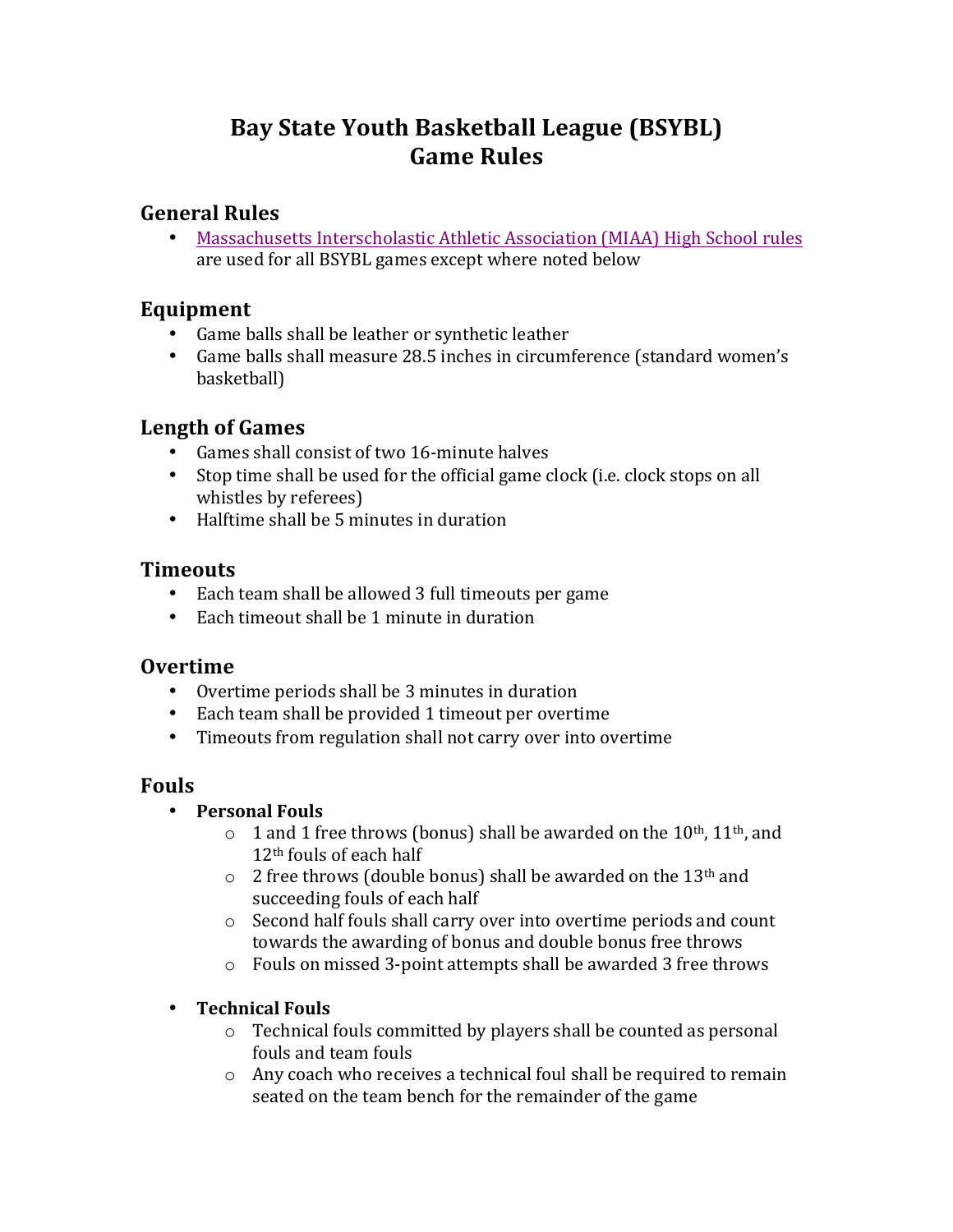- **Ejections**
	- $\circ$  Coaches shall be ejected from the game should they receive any of the following:
		- 2 direct technical fouls
		- $\blacksquare$  2 indirect technical fouls and 1 direct technical foul
		- 3 indirect technical fouls
	- $\circ$  Any player or coach who is ejected from a game shall not participate in the next league game

## **Free Throw Attempts**

- Players shall be allowed to take 1 step inside the foul line (approximately 3 feet as determined by the referee) when attempting free throws
- As with regulation free throws, shooters shall not step towards the basket after a free throw until the ball has hit the rim
- Following a missed free throw attempt, the shooter shall not be allowed to be the first player to secure control of the ball, even if it was tapped/touched by another player first
- Shooters shall not be allowed to intentionally miss a free throw attempt in order to tip it to a teammate – referees shall have full authority to determine intent at their discretion
- Shooters electing to shoot from behind the foul line shall follow standard free throw shooting rules

## **Full Court Pressing**

- There shall be no full court pressing allowed other than during the following time frames:
	- $\circ$  The last 2 minutes of the 1<sup>st</sup> half
	- $\circ$  The last 4 minutes of the 2<sup>nd</sup> half
	- o All overtime periods
- There shall be no full court pressing by any team leading by 20 points or more
- Only man-to-man presses shall be allowed all zone presses are prohibited

## **Use of Zones (Offense & Defense)**

- No zone defenses shall be allowed
- In the frontcourt between the 3 point arc and the timeline, help defense, trapping, and double teaming shall not be allowed
- Inside the 3 point arc, but outside the key, help defense shall be allowed, but not to the point of trapping or double teaming one player
- Inside the key, help defense, trapping, and double teaming shall be allowed
- Offenses shall not be allowed to run "isolation plays" (i.e. send 4 players to remote areas of the frontcourt in order to allow their  $5<sup>th</sup>$  player to go one-onone against a defender without the risk of encountering help defense)